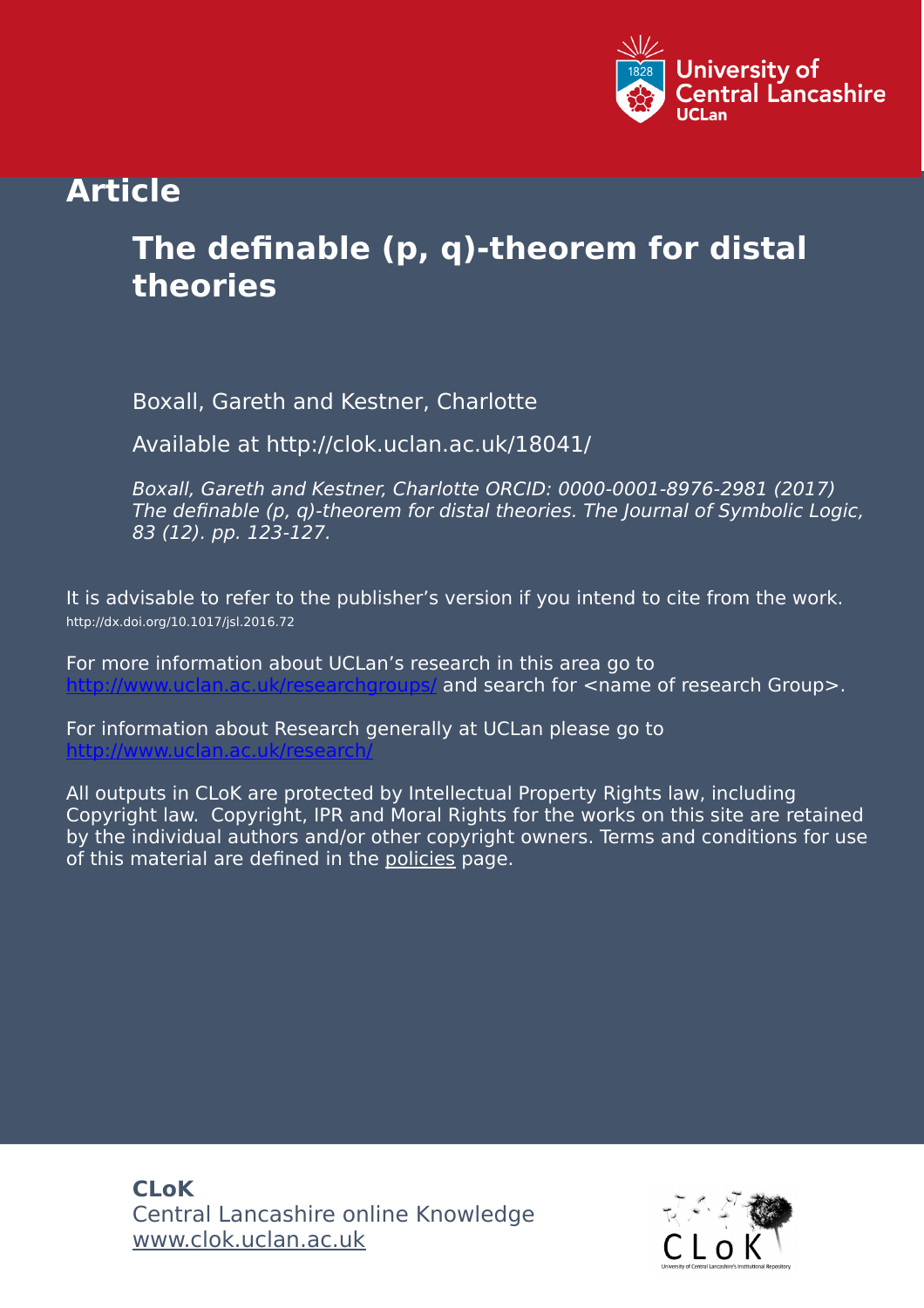## The definable  $(p, q)$ -theorem for distal theories

Gareth Boxall, Charlotte Kestner

January 23, 2017

#### Abstract

Answering a special case of a question of Chernikov and Simon, we show that any non-dividing formula over a model  $M$  in a distal NIP theory is a member of a consistent definable family, definable over M.

### 1 Introduction

The behaviour of forking in NIP structures is a mysterious topic currently under investigation. It is well-known that forking provides a good notion of independence for stable and even simple structures and that it fails to do so in the unstable NIP setting in some quite significant ways. However, certain aspects of the good behaviour of forking in stable structures do extend to NIP and there has been considerable work in identifying which these are. A notable example is the equivalence of forking and dividing over models, which Chernikov and Kaplan showed to be true even in the more general  $NTP_2$  setting in [\[1\]](#page-5-0). Conjecture [1.1,](#page-1-0) if true, would be another interesting example. It is stated in [\[2\]](#page-5-1) (as a question, but has subsequently achieved the status of a conjecture). As is discussed in Section 2 of [\[4\]](#page-5-2), it can be seen as a definable analogue of the  $(p, q)$ -theorem from combinatorics.

<span id="page-1-0"></span>Conjecture 1.1. Let  $M \prec N$  be NIP L-structures. Let  $\varphi(x, y)$  be an  $L_M$ formula and let  $b \in N^{|y|}$ . Assume  $\varphi(x, b)$  does not divide over M. Then there is an  $L_M$ -formula  $\psi(y) \in tp(b/M)$  such that  $\{\varphi(x, b') : b' \in \psi(M)\}$  is consistent.

This has been proved in certain special cases by Simon and Starchenko. In  $[6]$  Simon proves it under the additional assumption that the theory of M is dpminimal and has small or medium directionality. In [\[8\]](#page-5-4) Simon and Starchenko obtain a stronger conclusion for a certain class of dp-minimal structures including all those with definable Skolem functions. In [\[4](#page-5-2)] Simon proves Conjecture [1.1](#page-1-0) under the additional assumption that there is some countable  $M' \equiv M$  with the property that, for any complete type  $p$  over  $M'$  and any elementary extension  $N'$ , only countably many complete types over  $N'$  are coheirs of p. Conjecture [1.1](#page-1-0) is known under the additional assumption of stability. There are also two interesting approximations to Conjecture [1.1](#page-1-0) which we mention in §2.

Our main result is to establish Conjecture [1.1](#page-1-0) under the additional assumption that  $M$  is distal.

<span id="page-1-1"></span>**Theorem 1.2.** Let  $M \prec N$  be distal NIP L-structures. Let  $\varphi(x, y)$  be an  $L_M$ formula and let  $b \in N^{|y|}$ . Assume  $\varphi(x, b)$  does not divide over M. Then there is an  $L_M$ -formula  $\psi(y) \in tp(b/M)$  such that  $\{\varphi(x, b') : b' \in \psi(M)\}$  is consistent.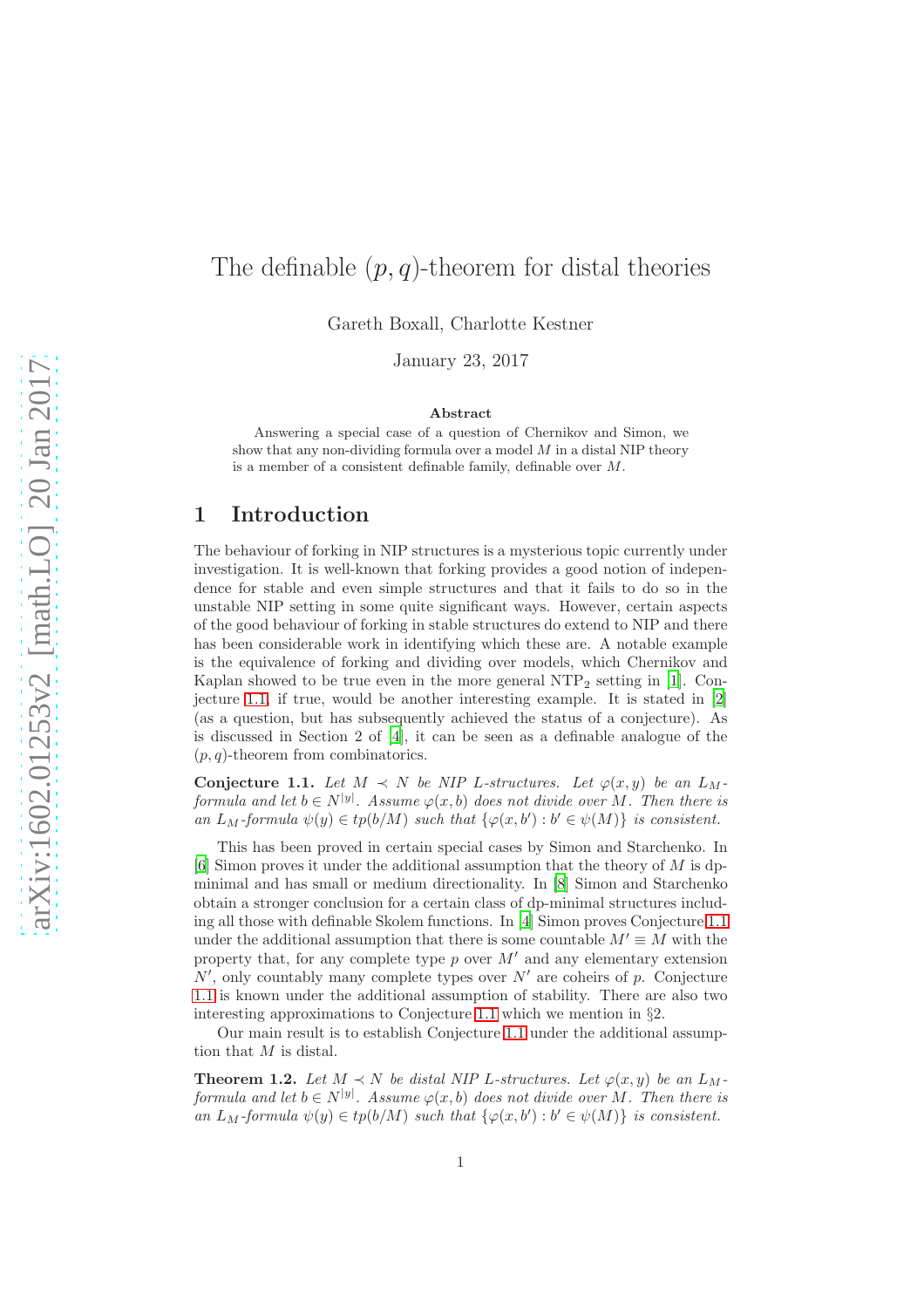We recall a definition of distality in  $\S2$ . Simon introduced this concept in [\[5\]](#page-5-5) to single out the class of (in some sense) completely non-stable NIP structures. It is encouraging to have the conclusion of Conjecture [1.1](#page-1-0) now for both stable and distal NIP structures. With both extremes covered, perhaps the remaining inbetween cases will follow soon. Simon has, in recent work, explored ways in which a type in an NIP structure can be "decomposed" into a stable part and a distal part. He suggested the idea of using this work to remove the distal assumption in Theorem [1.2.](#page-1-1) This is an appealing idea, but we have not managed to implement it.

So-called strict Morley sequences play an important role in our proof of Theorem [1.2](#page-1-1) and we have a lemma concerning them which may be of independent interest. We discuss strict Morley sequences in §2 and then present our lemma in §3. In §4 we combine the various ingredients to complete the proof of Theorem [1.2.](#page-1-1)

We would like to thank Pierre Simon for valuable discussions concerning this work, including pointing out errors in earlier attempts. We would also like to thank the anonymous referee for, among other things, improving the concluding argument and suggesting the present title of the paper.

### 2 Preliminaries

In this section we recall some background material. We begin with two ap-proximations to Conjecture [1.1.](#page-1-0) The first replaces  $\psi(y)$  with  $tp(b/M)$  and was established in [\[1\]](#page-5-0). The second replaces "consistent" with something weaker and is a corollary of Proposition 25 in [\[2\]](#page-5-1), in combination with the sentence preceding the statement of that result in [\[2](#page-5-1)]. Both are discussed in [\[4](#page-5-2)].

**Proposition 2.1.** Let  $M \prec N$  be NIP L-structures. Let  $\varphi(x, y)$  be an  $L_M$ formula and let  $b \in N^{|y|}$ . Assume  $\varphi(x, b)$  does not divide over M. Let  $q(y) =$  $tp(b/M)$ . Then  $\{\varphi(x,b'): N \models q(b')\}$  is consistent.

<span id="page-2-0"></span>**Proposition 2.2.** Let  $M \prec N$  be NIP L-structures with N sufficiently saturated. Let  $\varphi(x, y)$  be an  $L_M$ -formula and let  $b \in N^{|y|}$ . Assume  $\varphi(x, b)$  does not divide over M. Then there exist an  $L_M$ -formula  $\psi(y) \in tp(b/M)$  and a finite  $A_{\psi} \subseteq N^{|x|}$  such that, for each  $b' \in \psi(M)$ , there is some  $a \in A_{\psi}$  such that  $N \models \varphi(a, b').$ 

The concept of distality was introduced by Simon in [\[5](#page-5-5)] to single out those NIP structures which are, in some sense, completely unstable. There are various equivalent definitions. The following is (almost the same as and clearly equivalent to) the one used in [\[2\]](#page-5-1) together with the assumption of NIP (as we shall not want it without that assumption).

Definition 2.3. A structure M is said to be distal if it is NIP and, for all  $M \prec N$ , indiscernible  $(b_i)_{i \in \mathbb{Z}}$  in  $N^{|b_0|}$  and  $A \subseteq N$ , if  $(..., b_{-2}, b_{-1}, b_1, b_2,...)$  is indiscernible over A then also  $(..., b_{-2}, b_{-1}, b_0, b_1, b_2, ...)$  is indiscernible over A.

Like NIP, this is really a property of the complete theory of  $M$ . Theorem 21 in [\[2](#page-5-1)] gives a characterisation of distality for NIP structures. The following result is a special case of one direction of this characterisation (modulo the obvious and well-known fact that an expansion of a distal structure by constants is again distal).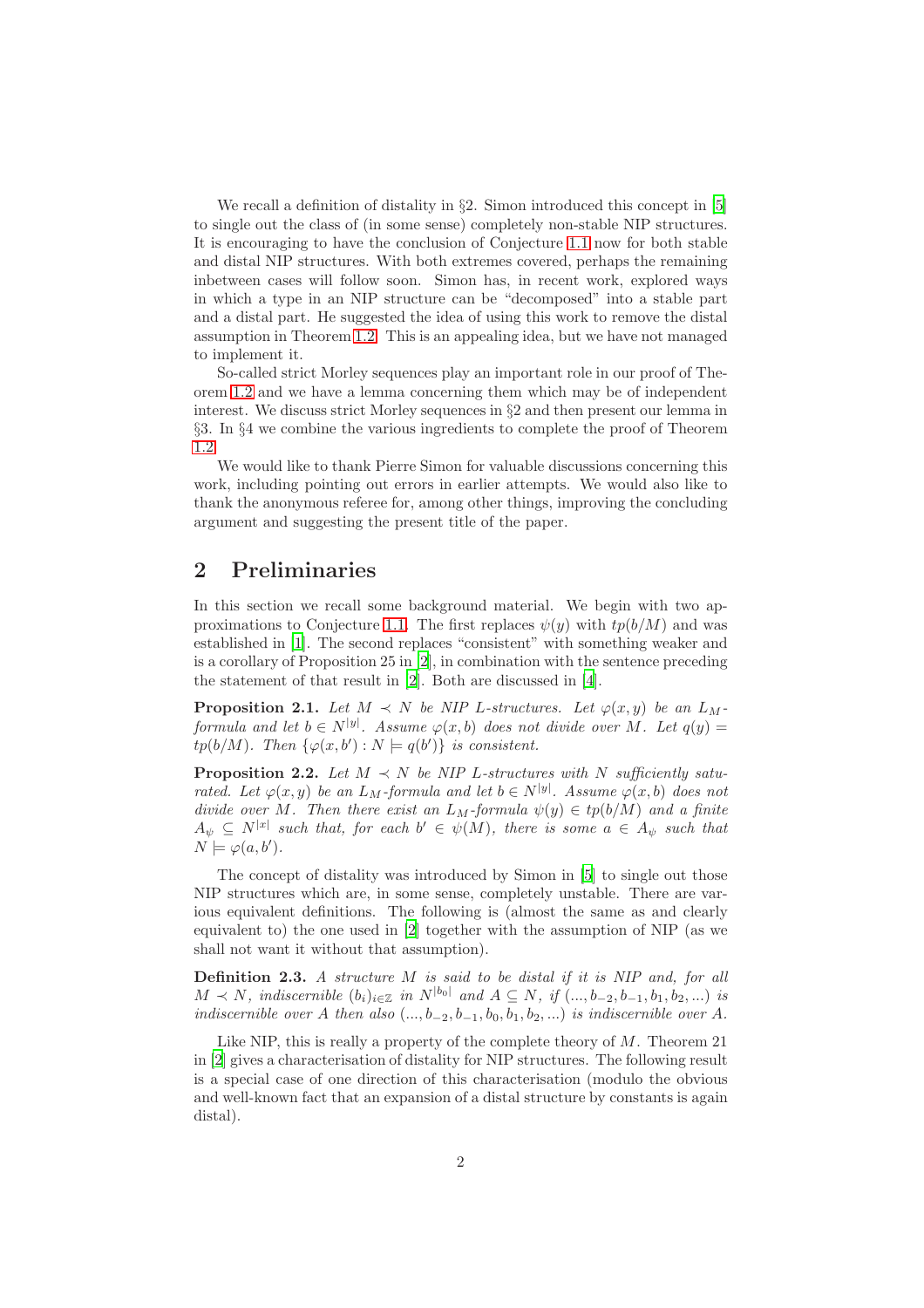<span id="page-3-1"></span>**Proposition 2.4.** Let N be a distal L-structure. Then, for every  $L_N$ -formula  $\varphi(x, y)$ , there exist an  $L_N$ -formula  $\theta(x, z)$  and a natural number k such that  $|z| = k|y|$  and, for all  $B, C \subseteq N^{|y|}$  and  $a \in N^{|x|}$ , if

- 1.  $|C| \geq 2$ ,
- 2.  $B \subseteq C$ ,
- 3. B is finite and
- 4.  $N \models \varphi(a, b)$  for all  $b \in B$

then there is some  $c \in C^k$  such that  $N \models \theta(a, c)$  and, for all  $b \in B$ ,  $N \models$  $\forall x(\theta(x, c) \rightarrow \varphi(x, b)).$ 

The notion of a strict Morley sequence comes from work of Shelah and plays an important role in [\[4\]](#page-5-2). An indiscernible sequence of realisations of a complete type over  $M$  is a strict Morley sequence if it is strictly non-forking over  $M$ . By the fact, from [\[3](#page-5-6)], that non-forking implies invariance (for types over models), one obtains the following statement which we give in place of the original definition.

<span id="page-3-0"></span>Fact 2.5. Let  $M \prec N$  be NIP structures with N sufficiently saturated. Let  $q(y)$ be a complete type over M. Let  $(b_n)_{n \in \mathbb{N}}$  be a strict Morley sequence in  $N^{|y|}$  for  $q(y)$ . Then  $(b_n)_{n\in\mathbb{N}}$  is indiscernible over M,  $b_0 \models q(y)$  and, for each  $n \in \mathbb{N}$ , the following two conditions are satisfied:

- 1.  $tp(b_{n+1}/Mb_0...b_n)$  extends to a complete type over N which is M-invariant and
- 2.  $tp(b_0...b_n/Mb_{n+1})$  extends to a complete type over N which is M-invariant.

If  $(b_n)_{n\in\mathbb{N}}$  satisfies the conclusion of Fact [2.5](#page-3-0) then it is clear that any other realisation of  $tp(b_0b_1b_2b_3.../M)$  in N will too. The following was established, in greater generality, by Chernikov and Kaplan in [\[1\]](#page-5-0). See also [\[7\]](#page-5-7).

**Fact 2.6.** Let  $M \prec N$  be NIP structures with N sufficiently saturated. Let  $q(y)$ be a complete type over M. Then there exists a strict Morley sequence  $(b_n)_{n\in\mathbb{N}}$ in  $N^{|y|}$  for  $q(y)$ .

#### 3 Fitting indiscernible sequences around sets

In this section we note the following lemma which might be of independent interest. It is an almost immediate consequence of Fact [2.5.](#page-3-0)

<span id="page-3-2"></span>**Lemma 3.1.** Let  $M \prec N$  be NIP structures with N sufficiently saturated. Let  $q(y)$  be a complete type over M. Let  $(b_n)_{n\in\mathbb{N}}$  be a strict Morley sequence for  $q(y)$  in  $N^{|y|}$ . Let  $B \subseteq N^{|y|}$  be a finite set of realisations of q. Then there is a sequence  $(d_n)_{n \in \mathbb{Z}}$  in  $N^{|y|}$  such that, for each  $d \in B$ ,  $(..., d_{-2}, d_{-1}, d, d_1, d_2,...)$  is indiscernible over M and has the same EM-types as  $(b_n)_{n\in\mathbb{N}}$  over M.

*Proof.* For each positive  $k \in \mathbb{N}$  we can use part 2 of Fact [2.5](#page-3-0) to obtain  $d_0, ..., d_{k-1}$ and then part 1 of Fact [2.5](#page-3-0) to obtain  $d_{k+1}, d_{k+2}, ...$  such that, for all  $d \in B$ ,  $(d_0, ..., d_{k-1}, d, d_{k+1}, ...)$  has the same type as  $(b_n)_{n \in \mathbb{N}}$  over M. The result then follows by compactness.  $\Box$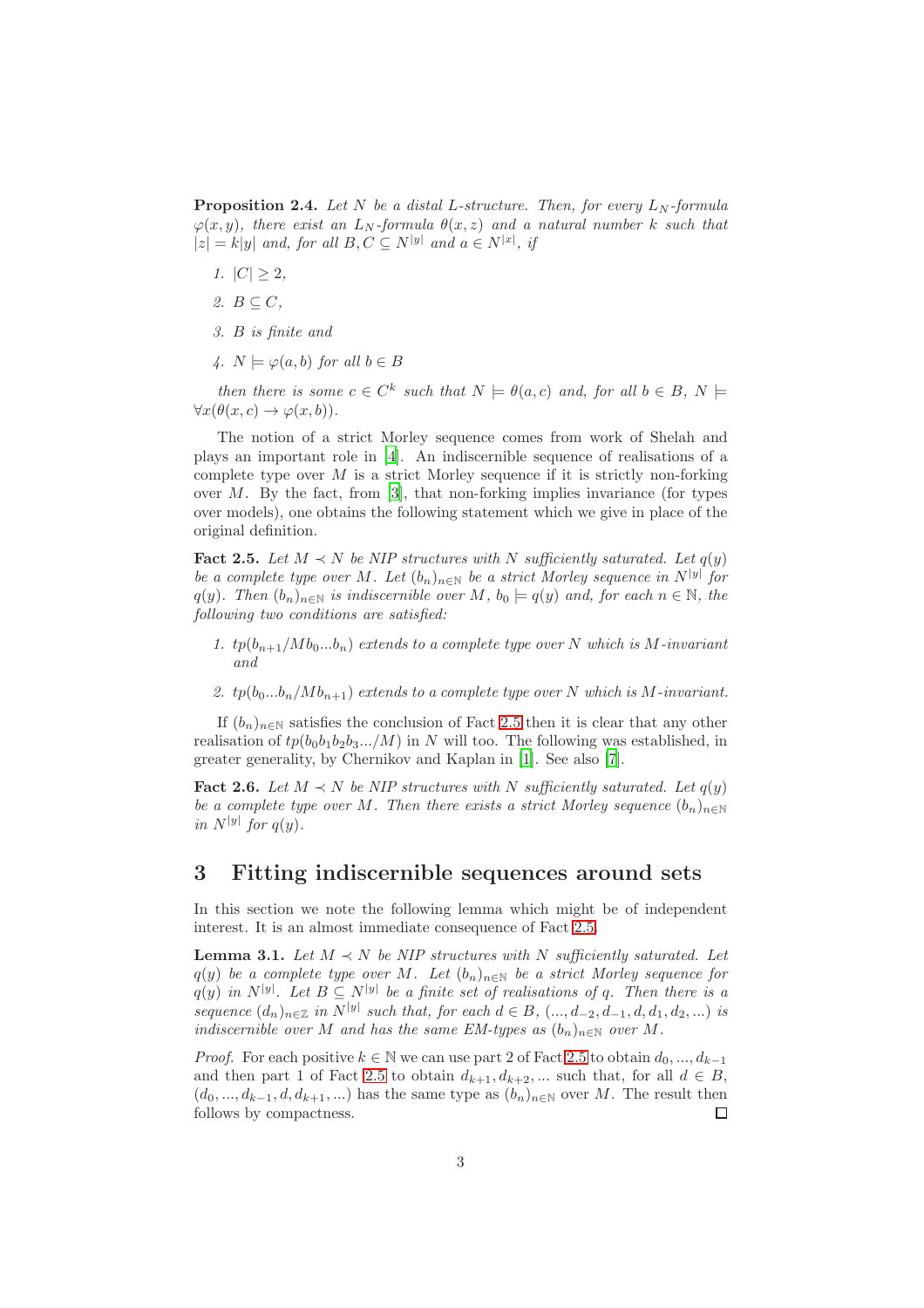#### 4 Proof of the main result

We now combine the various ingredients to give a proof of Theorem [1.2.](#page-1-1) Let  $M \prec N$  be distal L-structures. Let  $\varphi(x, y)$  be an  $L_M$ -formula and let  $b \in N^{|y|}$ . Assume  $\varphi(x, b)$  does not divide over M. Let  $q(y) = tp(b/M)$ . The conclusion of Theorem [1.2](#page-1-1) follows trivially when  $b \in M^{|y|}$ . We assume  $b \notin M^{|y|}$ . So q has infinitely many realisations. We may assume  $N$  is sufficiently saturated.

<span id="page-4-0"></span>**Proposition 4.1.** There exist an  $L_M$ -formula  $\theta(x, z)$ , a natural number k such that  $|z| = k|y|$  and a complete type  $r(z)$  over M such that, for each finite set  $B \subseteq N^{|y|}$  of realisations of  $q(y)$ , there is some  $c \in N^{|z|}$  such that the following conditions are satisfied.

- 1.  $N \models r(c)$ ,
- 2.  $\theta(x, c)$  does not divide over M and
- 3. for all  $d \in B$ ,  $N \models \forall x (\theta(x, c) \rightarrow \varphi(x, d))$ .

*Proof.* Let  $\theta(x, z)$  and k be as in Proposition [2.4.](#page-3-1) Let  $(b_n)_{n \in \mathbb{N}}$  be a strict Morley sequence for  $q(y)$  in  $N^{|y|}$ . Let  $a \in N^{|x|}$  be such that  $N \models \varphi(a, b_n)$  for all  $n \in \{1, ..., k+1\}$ . Such a exists because  $\varphi(x, b)$  does not divide over M. Then there is a tuple  $i_1...i_k$  from  $\{1, ..., k+1\}$  such that  $N \models \theta(a, b_{i_1}...b_{i_k})$  and, for all  $a' \in N^{[x]}$ , if  $N \models \theta(a', b_{i_1} \dots b_{i_k})$  then, for all  $n \in \{1, ..., k+1\}$ ,  $N \models \varphi(a', b_n)$ .

Since forking equals dividing over models, by [\[1\]](#page-5-0), we may assume there is some small N' such that  $M \prec N' \prec N$  and, for all  $n \in \mathbb{N}$ ,  $b_n \in N'|y|$  and a realises a complete type over  $N'$  which does not fork over  $M$ . It then follows that  $\theta(x, b_{i_1}...b_{i_k})$  does not divide over M.

Let  $i \in \{1, ..., k+1\} \setminus \{i_1, ..., i_k\}$ . Let  $B \subseteq N^{|y|}$  be a finite set of realisations of  $tp(b/M)$ . Let  $(d_n)_{n\in\mathbb{Z}}$  in  $N^{|y|}$  be indiscernible over M with the same EM-types over M as  $(b_n)_{n\in\mathbb{N}}$  and with the property that, for all  $d \in B$ ,  $(..., d_{-2}, d_{-1}, d, d_1, d_2, ...)$  is indiscernible over M. The existence of such a se-quence comes from Lemma [3.1.](#page-3-2) Taking  $r = tp(b_{i_1}...b_{i_k}/M)$  and then  $c =$  $d_{(i_1-i)}...d_{(i_k-i)}$  yields the desired result.  $\Box$ 

Let  $r(z)$  be as in Proposition [4.1.](#page-4-0) Let  $c \in N^{|z|}$  be such that  $N \models r(c)$ . Then  $\theta(x, c)$  does not divide over M (since that is a property of  $r(z)$ ) and does not depend on which realisation we are using). It follows by Proposition [2.2](#page-2-0) that there exist  $\tau(z) \in r(z)$  and a finite set  $A_{\tau} \subseteq N^{|x|}$  such that, for all  $c' \in \tau(M)$ , there is some  $a \in A_{\tau}$  such that  $N \models \theta(a, c')$ .

Let  $j = |A_\tau|$ . By Proposition [4.1](#page-4-0) and compactness, there is some  $\psi(y) \in$  $tp(b/M)$  such that, for all  $B \subseteq \psi(M)$  with  $|B| \leq j$ , there exists  $c' \in \tau(M)$  such that  $N \models \forall x (\theta(x, c') \rightarrow \varphi(x, d))$  for all  $d \in B$ .

We complete the proof of Theorem [1.2](#page-1-1) by showing that there is some  $a \in A_\tau$ such that  $N \models \varphi(a, b')$  for all  $b' \in \psi(M)$ . Suppose not. Enumerate the elements of  $A_{\tau}$  as  $a_1, ..., a_j$ . Then, for each  $i \in \{1, ..., j\}$ , there is some  $b_i \in \psi(M)$  such that  $N \models \neg \varphi(a_i, b_i)$ . Then  $B = \{b_1, ..., b_j\}$  is a subset of  $\psi(M)$  such that  $|B| \leq j$ . So there is some  $c' \in \tau(M)$  such that  $N \models \forall x(\theta(x, c') \rightarrow \varphi(x, b_i))$  for all  $i \in \{1, ..., j\}$ . Also there is some  $i \in \{1, ..., j\}$  such that  $N \models \theta(a_i, c')$ . Therefore there is some  $i \in \{1, ..., j\}$  such that  $N \models \varphi(a_i, b_k)$  for all  $k \in \{1, ..., j\}$ . This is a contradiction and the proof is finished.